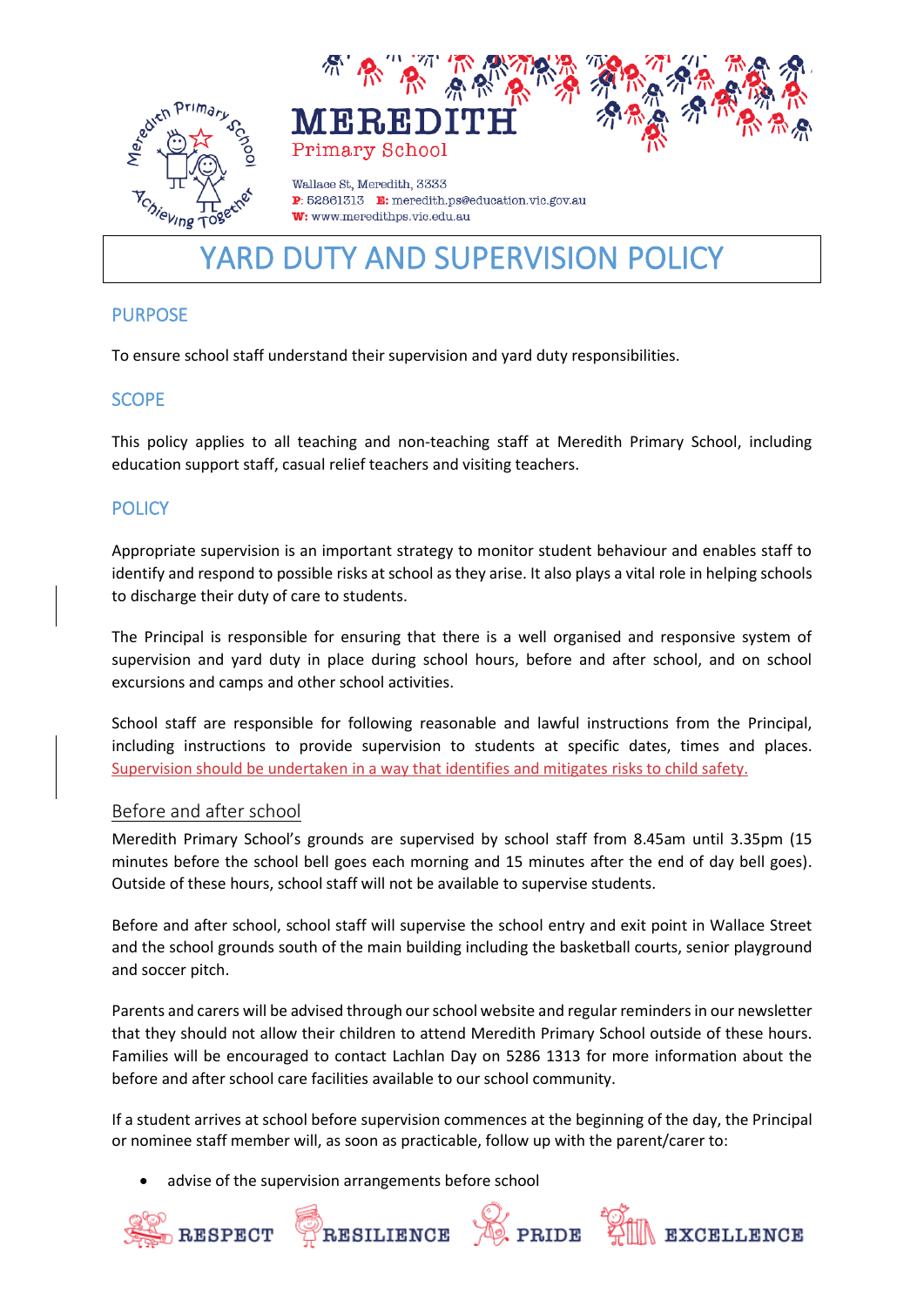• request that the parent/carer make alternate arrangements.

If a student is not collected before supervision finishes at the end of the day, the Principal or nominee staff member will consider whether it is appropriate to:

- attempt to contact the parents/carers
- attempt to contact the emergency contacts
- place the student in an out of school hours care program (if available and the parent consents)
- contact Victoria Police and/or Child Protection to arrange for the supervision, care and protection of the student.

#### Yard duty

All staff at Meredith Primary School are expected to assist with yard duty supervision and will be included in the weekly roster.

The Principal is responsible for preparing and communicating the yard duty roster on a regular basis. At Meredith Primary School, school staff will be designated a specific yard duty areas to supervise.

#### **Yard duty zones**

At Meredith Primary School we have one designated yard duty area for our school staff to patrol.



Being a smaller rural school staff members are able to conduct yard supervision moving around all outside areas of the school. Additional Education Support Staff are also placed on yard duty to assist specific yard duty requirements.

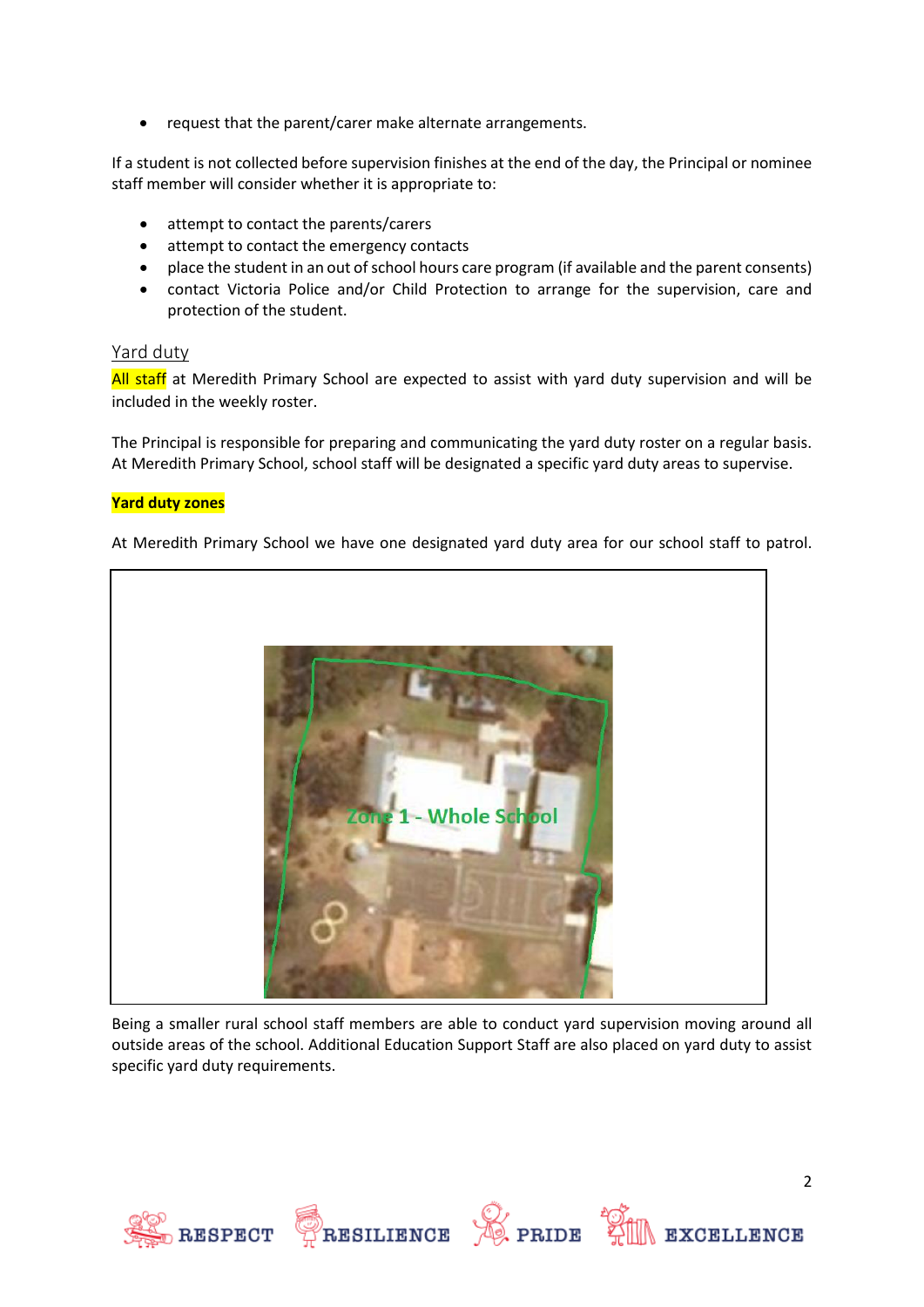#### **Yard duty equipment**

School staff must:

- Carry the yard duty first aid bag at all times during supervision. The yard duty first aid bag will be stored in the sick bay.
- Be familiar with the yard duty information pack containing student health and safety information stored within the sick bay.

Yard duty equipment must be returned after the period of supervision or handed to the relieving staff member.

#### **Yard duty responsibilities**

Staff who are rostered for yard duty must remain in the designated area until they are replaced by a relieving staff member.

During yard duty, supervising school staff must:

- methodically move around the designated zone ensuring active supervision of all students, where safe to do so, approach any unknown visitor who is observed on school grounds without a clear legitimate purpose, and ensure they have a visitor pass and have signed in (excluding drop off and collection periods)
- be alert and vigilant
- intervene immediately if potentially dangerous or inappropriate behaviour is observed in the yard
- enforce behavioural standards and implement appropriate consequences for breaches of safety rules, in accordance with any relevant disciplinary measures set out in the school's Student Engagement policy
- ensure that students who require first aid assistance receive it as soon as practicable
- log any incidents or near misses as appropriate on Compass
- If being relieved of their yard duty shift by another staff member (for example, where the shift is 'split' into 2 consecutive time periods), the staff member must ensure that a brief but adequate verbal 'handover' is given to the relieving staff member in relation to any issues which may have arisen during the first shift.

If the supervising staff member is unable to conduct yard duty at the designated time, they should contact the Principal with as much notice as possible prior to the relevant yard duty shift to ensure that alternative arrangements are made.

If the supervising staff member needs to leave yard duty during the allocated time, they should contact the Principal but should not leave the designated area until the relieving staff member has arrived in the designated area.

If the relieving staff member-does not arrive for yard duty, the staff member currently on duty should send a student to contact the office and notify the Principal and not leave the designated area until a relieving staff member has arrived.

Students will be encouraged to speak to the supervising yard duty staff member if they require assistance during recess or lunchtime.







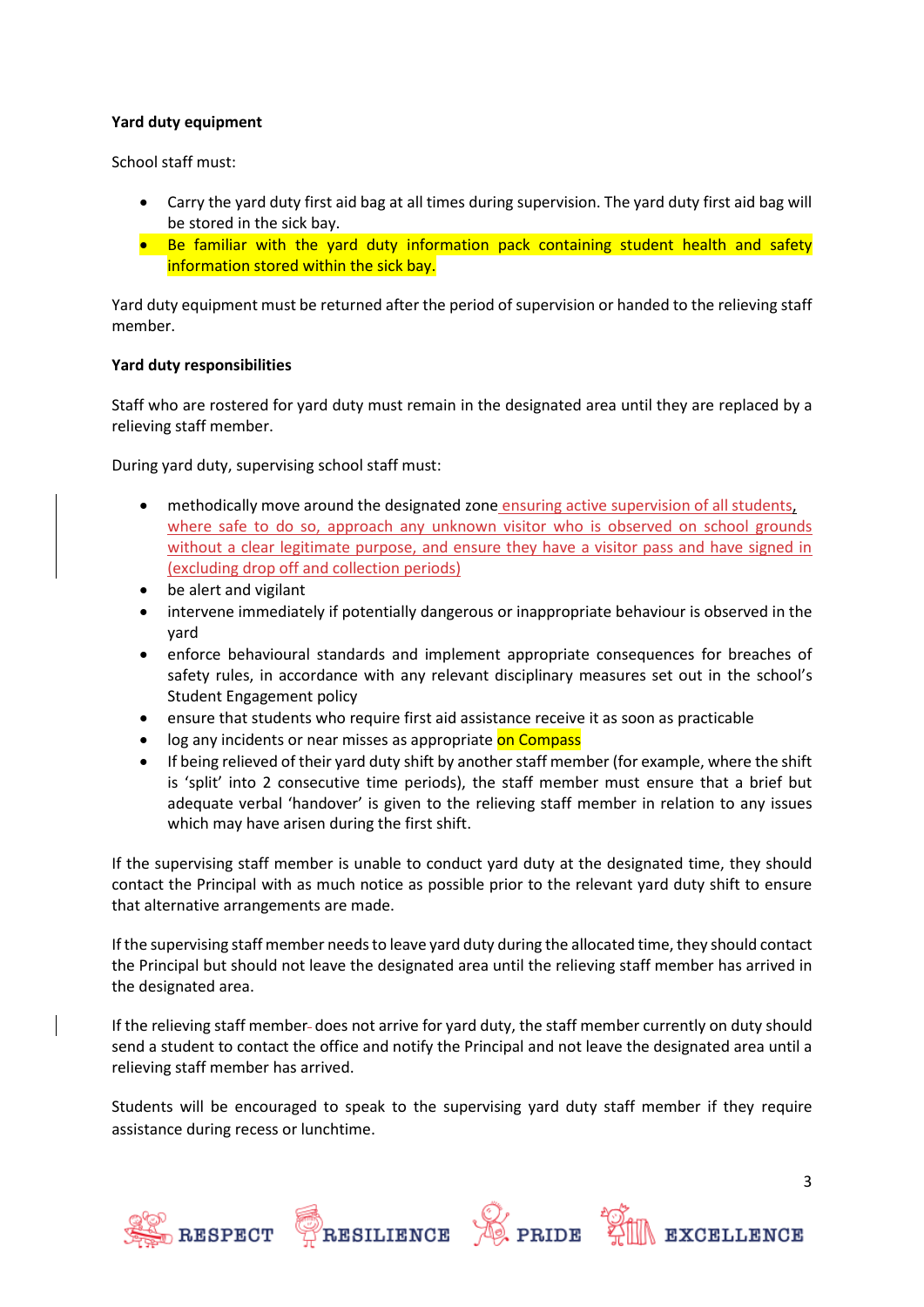#### Classroom

The classroom teacher is responsible for the supervision of all students in their care during class.

If a teacher needs to leave the classroom unattended at any time during a lesson, they should first contact the Principal for assistance. The teacher should then wait until a replacement staff member has arrived at the classroom before leaving.

#### School activities, camps and excursions

The Principal and leadership team are responsible for ensuring that students are appropriately supervised during all school activities, camps and excursions, including when external providers are engaged to conduct part or all of the activity. Appropriate supervision will be planned for school activities, camps and excursions on an individual basis, depending on the activities to be undertaken and the level of potential risk involved-, and will follow the supervision requirements in the Department of Education and Training [Excursions Policy.](https://www2.education.vic.gov.au/pal/excursions/policy)

#### Digital devices and virtual classroom

Meredith Primary School follows the Department's [Cybersafety and Responsible Use of Technologies](https://www2.education.vic.gov.au/pal/cybersafety/policy)  [Policy](https://www2.education.vic.gov.au/pal/cybersafety/policy) with respect to supervision of students using digital devices.

Meredith Primary School will also ensure appropriate supervision of students participating in remote and flexible learning environments while on school site. In these cases, students will be supervised in the common area of the BER Building.

#### Students requiring additional supervision support

Sometimes students will require additional supervision, such as students with disability or other additional needs. In these cases, the Principal or delegate will ensure arrangements are made to roster additional staff as required. This may include on yard duty, in the classroom or during school activities.

#### Supervision of student in emergency operating environments

In emergency circumstances our school will follow our Emergency Management Plan, including with respect to supervision.

In the event of any mandatory period of remote or flexible learning our School will follow the operations guidance issued by the Department.

## **COMMUNICATION**

This policy will be communicated to our school community in the following ways:

- Included in staff induction processes
- Staff handbook
- Discussed at staff briefings or meetings, as required
- Communicated through the school newsletter
- Made available in hard copy from school administration upon request